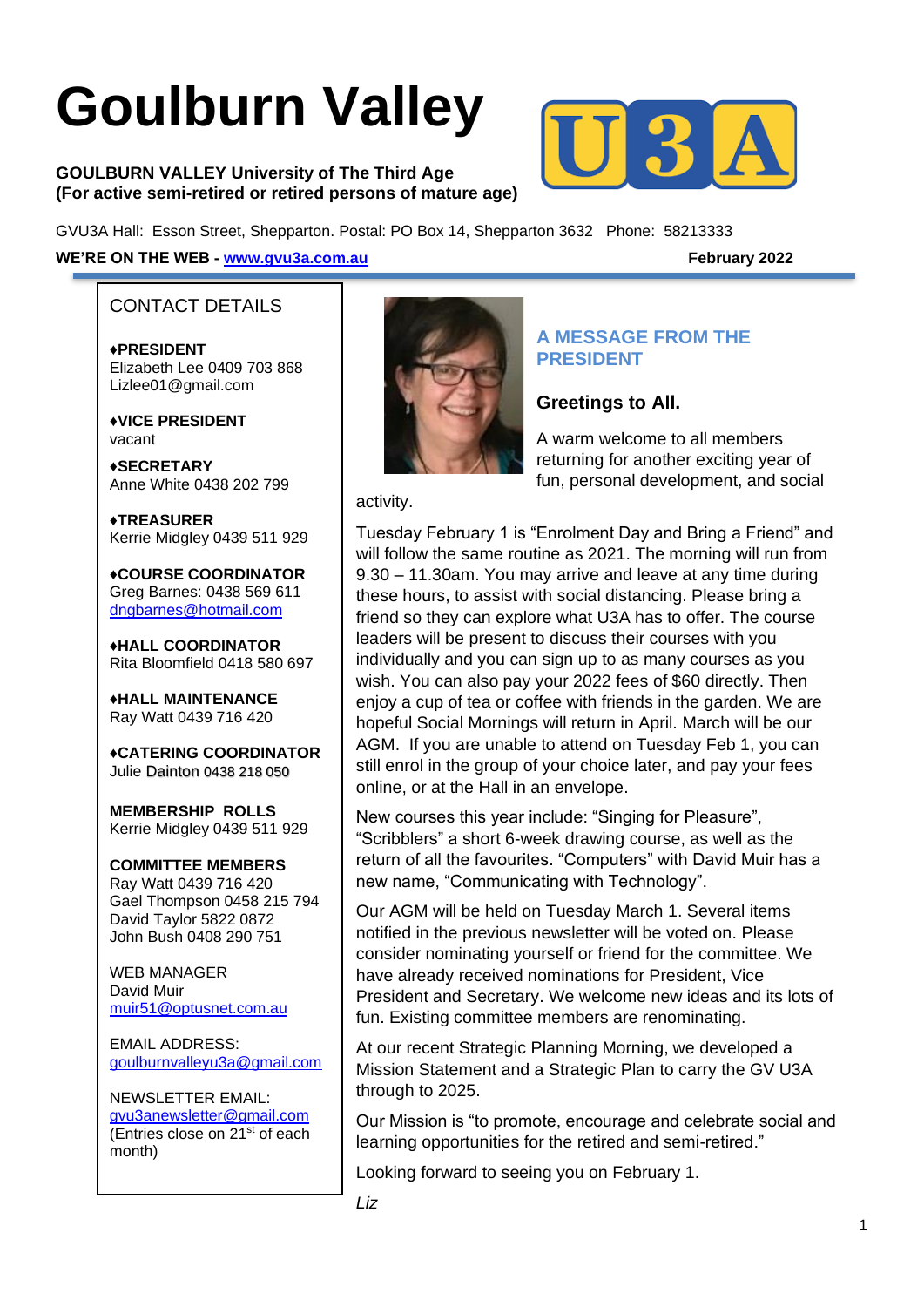Please note that this newsletter is an adjunct to the full course descriptions that have been sent out to members as a separate document. Courses not mentioned in this newsletter will start in February as outlined in those course descriptions.

# **NEW COURSE: SINGING FOR PLEASURE 2022**

"Singing for Pleasure" is starting up again so please join us. You don't have to think you can sing, don't have to have a great voice, but just enjoy singing together. We look for happy songs and variety. Singing together has many benefits – physical, emotional and social, and feeling better is pretty much guaranteed. Come along and give it a try at 9.00 - 10.00 am on Wednesday February 9<sup>th</sup>

Adrian Evans - 0448 027 090 Jeanette Fry - 0438 253 982 - jeannettefry604 at [gmail.com](http://gmail.com/)

#### **NEW COURSE: SCRIBBLERS (Drawing for Beginners)**

Join Scribblers each Thursday for two hours over 6 weeks to learn some drawing basics using blacklead pencils. No previous drawing experience necessary, just a willingness to try. Please bring an A4 pad of drawing paper, Black lead pencils. 1 x HB, 1 x 3H 1 x 6B, an eraser, a smile (can be more than one). A minimum of 4 participants will be required for this class to commence. Time: Start Thursday 3rd February to 10th March (6 Weeks): 10.00am to 12.00 noon Contact: Jill Riordan – [marigold.riordan@gmail.com](mailto:marigold.riordan@gmail.com) or Ph 0467 405 252

#### **ITALIAN**

**Introduction to Italian** will commence Friday, February 4, 12.00 noon – 1.30 pm This class will start again with the basics of the Italian language with an emphasis on conversation. We use the same textbook as stipulated in the Intermediate class Contact: Meredith Chilman email: [ich32011@bigpond.net.au](mailto:ich32011@bigpond.net.au) or mobile: 0437 313 840.

**Intermediate Italian** with Lelia Amadei is now on Friday afternoons, immediately following Beginners Italian. We look forward to getting back together after completing reading the story of Pinocchio in Italian last year. Let's hope we remember some of the language after the break. Semester 1 Italian begins Friday 4, Feb at 1.45. For more information, Phone Liz 0409 703 868.

#### **500**

Five Hundred will recommence on Tuesday 8 Feb between 3.45 and 4.00 pm starting time. Some 500 players continue onto cards after an afternoon of Mah Jong and they are keen to start. New players are most welcome, plus anyone who has played 500 before and would like to start again. Instruction will be available if you are new to the game or need a refresher.

Could I ask all previous players to try and bring a friend along who may be interested in playing 500. More information phone Harry 0400 770 972

# **BOLIVIA AND MAH JONG**

Both of these activities are now up and running for the 2022 year. Bolivia is on a Thursday from 1pm to 4pm. Any new players are welcome to come and join us.

Mah Jong is on a Tuesday from 1pm to 3.30pm and again new players are welcome.

For any inquiries phone Kerrie on 0439 511 929.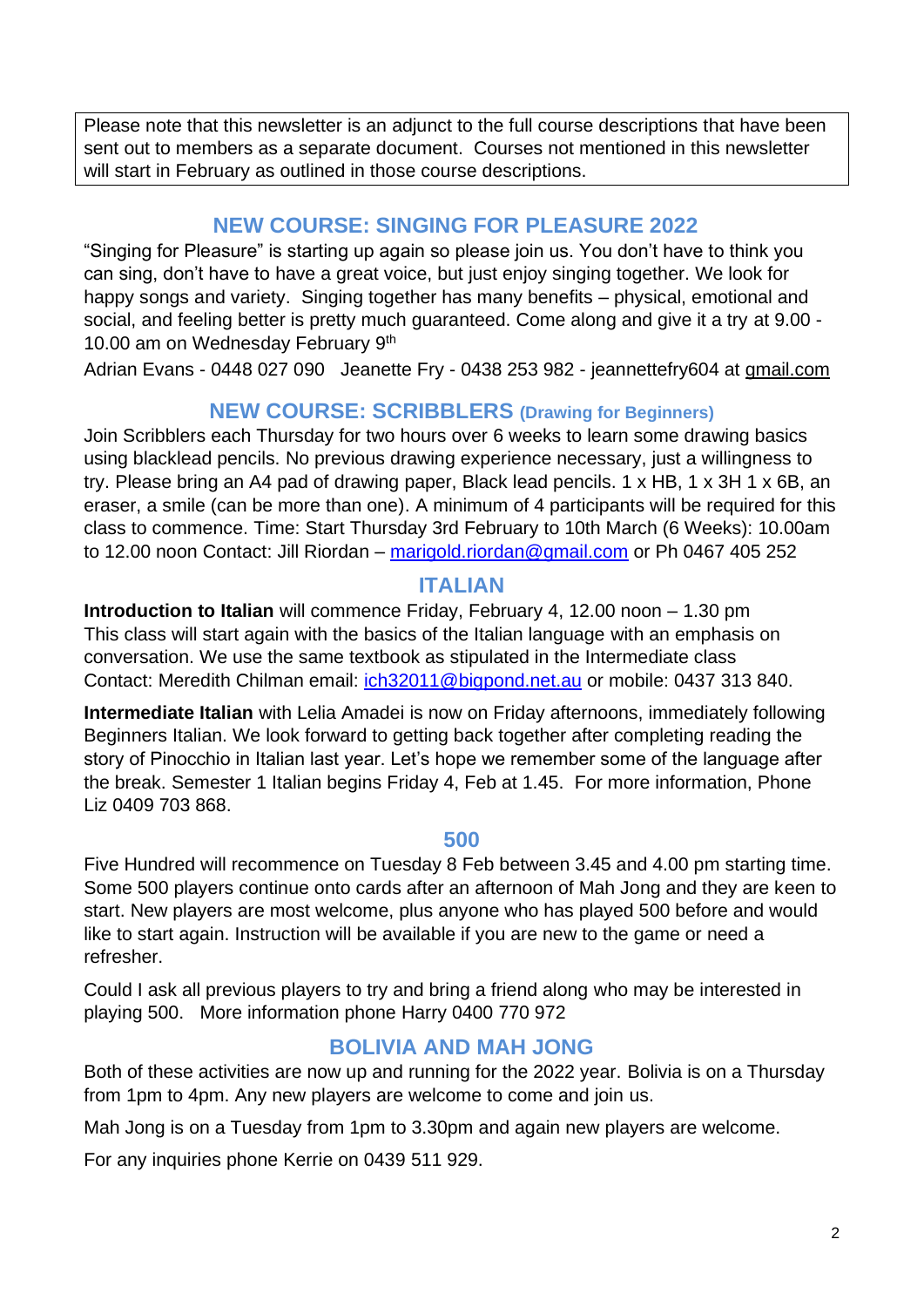# **TAI CHI**

Tai Chi is starting on the first Friday the 4<sup>th</sup> at 3.30pm. All Welcome.

Sandra Bassett 0418 571 246

#### **Q3A**

At our January meeting 14 members enjoyed a wide variety of general knowledge questions. Our guest quizmasters tested our knowledge of word definitions and travel landmarks, followed by True or False, with at least a 50% chance of being right. After a coffee break, we formed 2 teams of Defenders and Challengers (as in Eggheads) with the selected topics of Famous Men and Australian Geography. The Challengers won this friendly competition, but the emphasis is always on having fun, learning something new, and being surprised by how much we remember.

We meet on the third Monday of each month, from 10am - midday at the U3A hall, and new members are always welcome. There is no obligation to come every month, as we know retirees are busy people.

For further information contact Q3A Group Leader Susan McCarten 0437 215 130

# **WALK and TALK**

The next walk is on Wednesday February 9 to the Shepparton Botanical Gardens and return to SAM for Coffee. Meet at the south end of the Lake near the boat sheds and toilets at 8.45am. There is plenty of car parking.

We will commence the walk along the track to the Rail Bridge, continuing to the new pedestrian Bridge over the Broken River and on to the Botanical Gardens. We will spend about 30 minutes there before heading back along the track to SAM for coffee. Note the walk is about 5 km and extra if you plan to walk around the Botanical Gardens. The walk to the lookout is fairly steep. Tony and Bev Palma will be our Guides.

#### **WHY NOT JOIN US**

- **Friendly Social Group**
- **Outdoor Activity**
- · Good For Your Health
- Discover Walks in Your Region
- · Walk On Old Rail Trails & learn their **History**
- Solve the Problems of the World While Walking
- · Enjoy a Coffee Before Returning Home
- Carpooling Good for The Environment

Our First Walk and Talk for 2022 was held on January 12 around Kialla Lakes. We started at Gunaway Park with 9 walkers and plenty of talking. We returned to the park for morning tea. With the weather starting to warm up some headed home while a few decided to walk around the second lake.

Speak to David Taylor at the Social Morning or Mobile 0412 802 427

# **HISTORICAL STUDIES**

On Monday 14<sup>th</sup> February the early history of the fruit industry of east of Shepparton will be presented by Geoff Holland. Contact: John Dainton 0417 549 502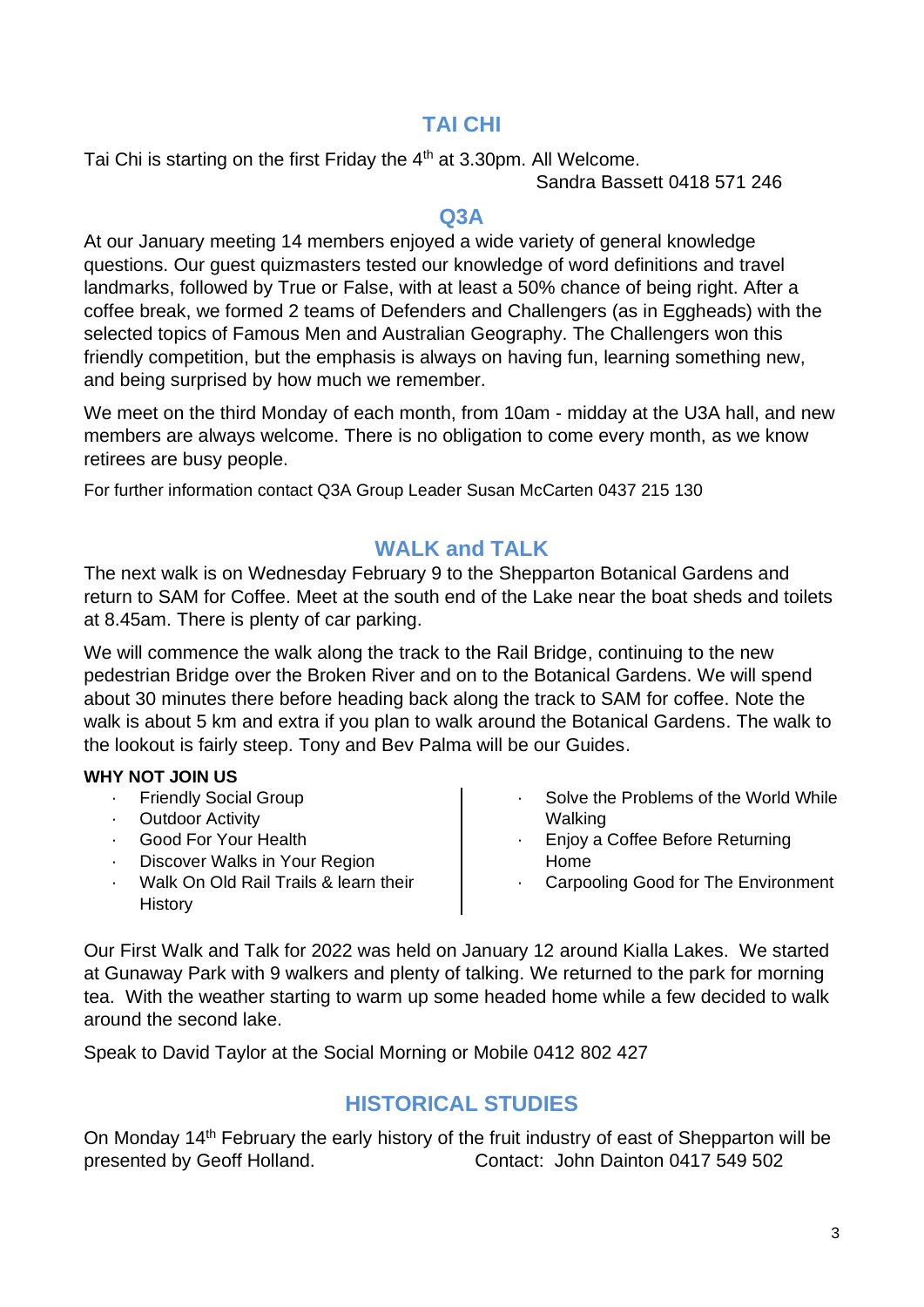#### **UKE3A**

Our Uke3A Program will resume for Members (and invited guests) on Monday 24th January 2022 AT ESSON ST.12:15pm - 1:15pm (Rear Garden Space).

Our members, who will be performing at the "St. Georges Rd. Food Festival" later this month, have already had a rehearsal in readiness for this upcoming event.



John Canty email: [j.canty@hotmail.com](mailto:j.canty@hotmail.com) Mobile: 0407 264 504 (text preferred please).

#### **MONDAY LUNCH GROUP**

During the month of February the group has chosen to eat at The Peppermill on Melbourne Road. It is necessary to have a confirmed number of seats available so please ring Gail on 0400 531 856 to reserve a place. A firm commitment needs to be made by the Friday before the group meets. That's when the numbers are given to the venue. The February dates are - the 6th, the 13th, the 20th and the 27th. We usually get somewhere between 10-15 people attending but everyone is welcome to come. Gail Jelliff.

# **COMMUNICATING WITH TECHNOLOGY**

(Formerly 'Communicating with Computers')

After having assisted members with iPads and mobile phones during sessions over the past couple of years, I've decided to rename the course to encompass all. Whilst I am more of an Apple person, I have learned a fair bit about android phones and can generally work my way through to a solution to a problem. Spaces are limited in sessions (Mondays 12:30 - 2, 2 - 3:30 and 3:30 - 5). If I have a larger number of people with phones, I will see if I can fit in an extra class on another afternoon (depending availability).

I certainly don't know everything there is to know about technology, although I still have an idea how to find an answer and am still learning as changes regularly occur to our devices. We are being pushed more and more into becoming reliant on communication through technology - even more under the current conditions. My classes are run to help. Bring your problem, laptop/iPad/mobile phone (and please remember your passwords) and we'll sort it out. David Muir 0414 881 369

# **Membership fees are now due - \$60**

Members are asked to now consider paying their \$60 membership fee for this year. Fees can be left in the post box outside the office door in an envelope with **your name on the front.**

Direct debit can also be done into our bank account.

BSB 633-000 A/C number: 127 742 898 A/C name: Goulburn Valley U3A Inc

 **Please place your name in the reference line.**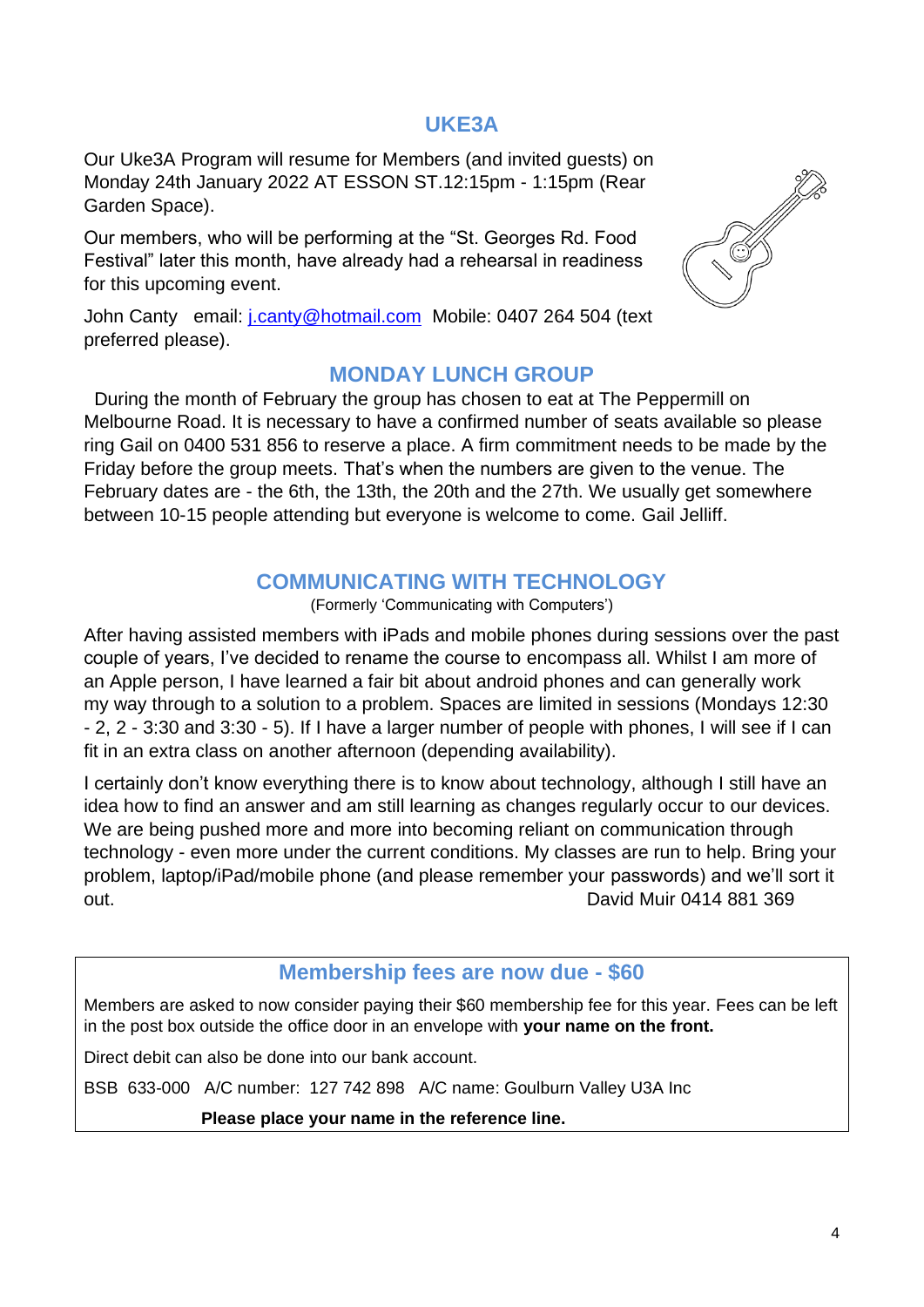# **SCIENCE MATTERS**

The Murchison Meteorite (MM) is of global significance and has given rise to new science projects including space missions to asteroids, investigation of life and water on earth, the origins of our solar system and how to better detect and track meteors. In 2022 there will be a series of presentations based on the MM talks recorded at the 50<sup>th</sup> anniversary in 2019.

In the first presentation in the series on Monday Feb 21 at 1.30pm a video will be screened "A Student's Experience collecting fragments and the subsequent science impact" Andy Gleadlow – Melbourne University. This is a fascinating of account of Andy's experience as a student collecting MM fragments in 1969 and how the news of the meteorite fall was received in Shepparton. After the presentation there will be a short discussion. Can you remember the meteorite fall?

Derek will also give an outline of other presentations planned in 2022. Derek has recently been involved in setting up a meteor camera as part of the Global Meteor Network and is also part of a group forming a Shepparton Astronomy Group. Further information and how you can get involved will be also be presented.

Allan Wilson 0427 399 648

# **NATURAL RESOURCES AND REGIONAL DEVELOPMENT**

Natural Resources and Regional Development sessions will not be conducted in the coming weeks. The way sessions are normally conducted creates several difficulties in the current epidemic.

Firstly, participants are of an age where at least 15 to 20% will have immune systems insufficiently activated to resist covid infection despite being triple vaccinated. Involvement in group discussions in an indoor setting is a key part of successful sessions. This cannot happen in conditions of spatial distancing when we cannot hear muffled talk.

Most sessions depend on good speakers from various organisations. Currently there is a reticence or refusal to requests. Furthermore, when less than about 20 people can attend, I am uncomfortable asking busy people to give freely a few hours of their time to prepare and present.

I am approaching these epidemic conditions as another of life's hurdles that needs risk appraisal. My wife and I, around 80 years of age and two years into retirement, are intent on enjoying our new found freedom. In doing this we are acutely aware of our sub optimal respiratory systems and do fear complications should there be covid infection, especially when our communities health services are so challenged. However, we are fortunate living at a spot where we have reasonable choice in managing infection possibilities. Activities at home and drives to some of the great places in our region are keeping us interested.

Meanwhile I do hope that the covid scenario in a couple of months' time will enable more optimism about Natural Resources sessions and a return to great discussions.

Barry Croke 0488 058 231